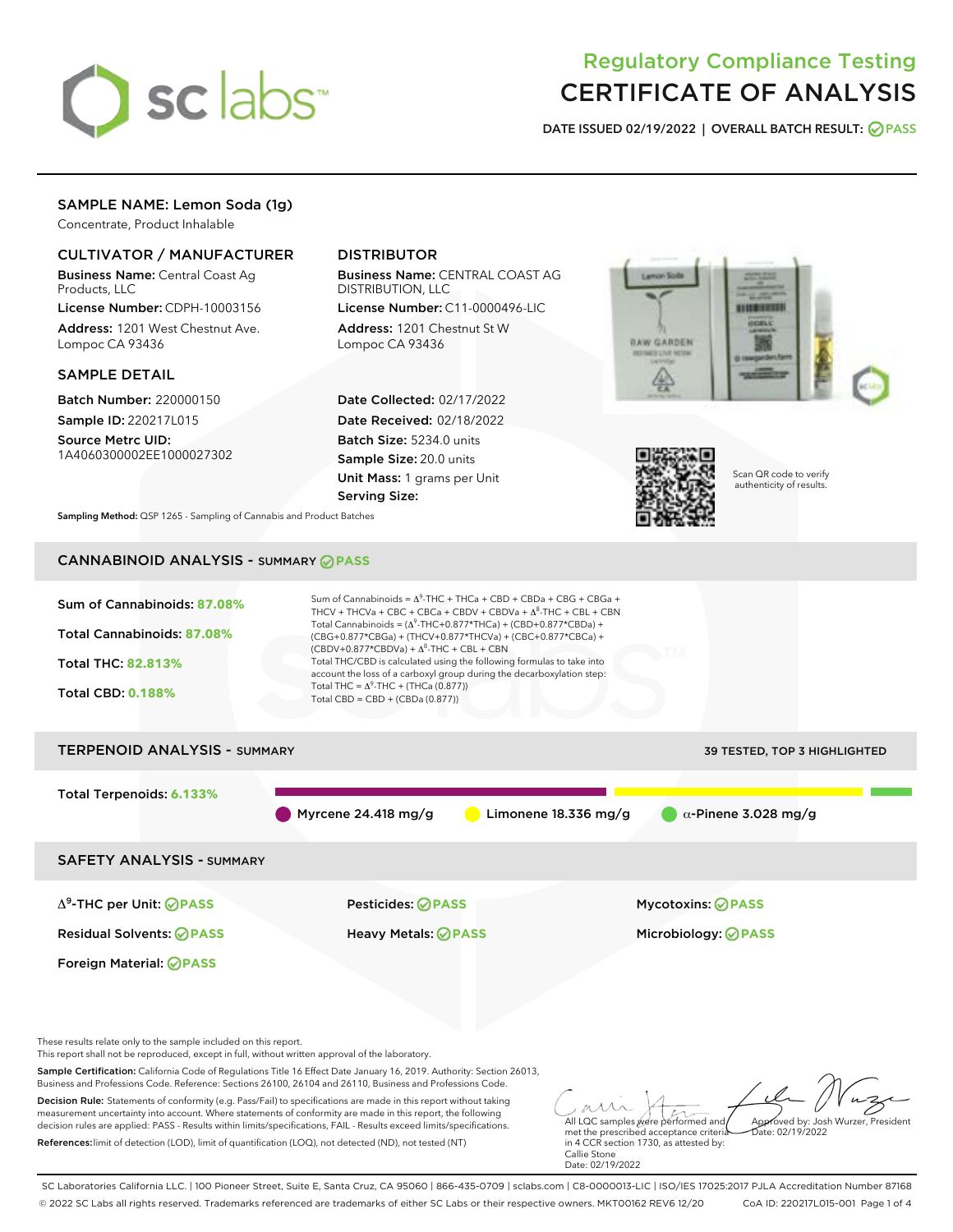



LEMON SODA (1G) | DATE ISSUED 02/19/2022 | OVERALL BATCH RESULT: O PASS

#### CANNABINOID TEST RESULTS - 02/18/2022 2 PASS

Tested by high-performance liquid chromatography with diode-array detection (HPLC-DAD). **Method:** QSP 1157 - Analysis of Cannabinoids by HPLC-DAD

#### TOTAL CANNABINOIDS: **87.08%**

Total Cannabinoids (Total THC) + (Total CBD) + (Total CBG) + (Total THCV) + (Total CBC) +  $(Total CBDV) +  $\Delta^8$ -THC + CBL + CBN$ 

TOTAL THC: **82.813%** Total THC (Δ<sup>9</sup> -THC+0.877\*THCa)

TOTAL CBD: **0.188%**

Total CBD (CBD+0.877\*CBDa)

TOTAL CBG: 3.409% Total CBG (CBG+0.877\*CBGa)

TOTAL THCV: 0.53% Total THCV (THCV+0.877\*THCVa)

TOTAL CBC: ND Total CBC (CBC+0.877\*CBCa)

TOTAL CBDV: ND Total CBDV (CBDV+0.877\*CBDVa)

| <b>COMPOUND</b> | LOD/LOO<br>(mg/g)          | <b>MEASUREMENT</b><br><b>UNCERTAINTY</b><br>(mg/g) | <b>RESULT</b><br>(mg/g) | <b>RESULT</b><br>(%) |
|-----------------|----------------------------|----------------------------------------------------|-------------------------|----------------------|
| $\Delta^9$ -THC | 0.06/0.26                  | ±22.194                                            | 828.13                  | 82.813               |
| <b>CBG</b>      | 0.06/0.19                  | ±1.047                                             | 34.09                   | 3.409                |
| <b>THCV</b>     | 0.1/0.2                    | ±0.21                                              | 5.3                     | 0.53                 |
| <b>CBD</b>      | 0.07/0.29                  | ±0.068                                             | 1.88                    | 0.188                |
| $\Delta^8$ -THC | 0.1 / 0.4                  | ±0.09                                              | 1.4                     | 0.14                 |
| <b>THCa</b>     | 0.05/0.14                  | N/A                                                | <b>ND</b>               | <b>ND</b>            |
| <b>THCVa</b>    | 0.07/0.20                  | N/A                                                | <b>ND</b>               | <b>ND</b>            |
| <b>CBDa</b>     | 0.02/0.19                  | N/A                                                | <b>ND</b>               | <b>ND</b>            |
| <b>CBDV</b>     | 0.04/0.15                  | N/A                                                | <b>ND</b>               | <b>ND</b>            |
| <b>CBDVa</b>    | 0.03/0.53                  | N/A                                                | <b>ND</b>               | <b>ND</b>            |
| <b>CBGa</b>     | 0.1/0.2                    | N/A                                                | <b>ND</b>               | <b>ND</b>            |
| <b>CBL</b>      | 0.06 / 0.24                | N/A                                                | <b>ND</b>               | <b>ND</b>            |
| <b>CBN</b>      | 0.1/0.3                    | N/A                                                | <b>ND</b>               | <b>ND</b>            |
| <b>CBC</b>      | 0.2 / 0.5                  | N/A                                                | <b>ND</b>               | <b>ND</b>            |
| <b>CBCa</b>     | 0.07/0.28                  | N/A                                                | <b>ND</b>               | <b>ND</b>            |
|                 | <b>SUM OF CANNABINOIDS</b> |                                                    | 870.8 mg/g              | 87.08%               |

#### **UNIT MASS: 1 grams per Unit**

| $\Delta^9$ -THC per Unit               | 1100 per-package limit | 828.13 mg/unit | <b>PASS</b> |
|----------------------------------------|------------------------|----------------|-------------|
| <b>Total THC per Unit</b>              |                        | 828.13 mg/unit |             |
| <b>CBD per Unit</b>                    |                        | $1.88$ mg/unit |             |
| <b>Total CBD per Unit</b>              |                        | $1.88$ mg/unit |             |
| <b>Sum of Cannabinoids</b><br>per Unit |                        | 870.8 mg/unit  |             |
| <b>Total Cannabinoids</b><br>per Unit  |                        | 870.8 mg/unit  |             |

#### TERPENOID TEST RESULTS - 02/19/2022

Terpene analysis utilizing gas chromatography-flame ionization detection (GC-FID). **Method:** QSP 1192 - Analysis of Terpenoids by GC-FID

| <b>COMPOUND</b>         | LOD/LOQ<br>(mg/g) | <b>MEASUREMENT</b><br><b>UNCERTAINTY</b><br>(mg/g) | <b>RESULT</b><br>(mg/g)                         | <b>RESULT</b><br>(%) |
|-------------------------|-------------------|----------------------------------------------------|-------------------------------------------------|----------------------|
| <b>Myrcene</b>          | 0.008 / 0.025     | ±0.2442                                            | 24.418                                          | 2.4418               |
| Limonene                | 0.005 / 0.016     | ±0.2035                                            | 18.336                                          | 1.8336               |
| $\alpha$ -Pinene        | 0.005 / 0.017     | ±0.0203                                            | 3.028                                           | 0.3028               |
| β-Pinene                | 0.004 / 0.014     | ±0.0266                                            | 2.985                                           | 0.2985               |
| β-Caryophyllene         | 0.004 / 0.012     | ±0.0799                                            | 2.884                                           | 0.2884               |
| Linalool                | 0.009 / 0.032     | ±0.0760                                            | 2.568                                           | 0.2568               |
| Terpinolene             | 0.008 / 0.026     | ±0.0400                                            | 2.518                                           | 0.2518               |
| Fenchol                 | 0.010 / 0.034     | ±0.0358                                            | 1.188                                           | 0.1188               |
| β-Ocimene               | 0.006 / 0.020     | ±0.0232                                            | 0.926                                           | 0.0926               |
| $\alpha$ -Humulene      | 0.009 / 0.029     | ±0.0156                                            | 0.622                                           | 0.0622               |
| <b>Terpineol</b>        | 0.009 / 0.031     | ±0.0239                                            | 0.499                                           | 0.0499               |
| Camphene                | 0.005 / 0.015     | ±0.0025                                            | 0.275                                           | 0.0275               |
| trans-ß-Farnesene       | 0.008 / 0.025     | ±0.0059                                            | 0.213                                           | 0.0213               |
| <b>Borneol</b>          | 0.005 / 0.016     | ±0.0057                                            | 0.173                                           | 0.0173               |
| Nerolidol               | 0.006 / 0.019     | ±0.0055                                            | 0.113                                           | 0.0113               |
| $\alpha$ -Phellandrene  | 0.006 / 0.020     | ±0.0011                                            | 0.100                                           | 0.0100               |
| Fenchone                | 0.009 / 0.028     | ±0.0019                                            | 0.082                                           | 0.0082               |
| $\alpha$ -Terpinene     | 0.005 / 0.017     | ±0.0009                                            | 0.080                                           | 0.0080               |
| $\alpha$ -Bisabolol     | 0.008 / 0.026     | ±0.0031                                            | 0.075                                           | 0.0075               |
| $\Delta^3$ -Carene      | 0.005 / 0.018     | ±0.0008                                            | 0.074                                           | 0.0074               |
| $\gamma$ -Terpinene     | 0.006 / 0.018     | ±0.0009                                            | 0.066                                           | 0.0066               |
| Guaiol                  | 0.009 / 0.030     | ±0.0015                                            | 0.041                                           | 0.0041               |
| Valencene               | 0.009 / 0.030     | ±0.0020                                            | 0.038                                           | 0.0038               |
| Sabinene Hydrate        | 0.006 / 0.022     | ±0.0008                                            | 0.028                                           | 0.0028               |
| Sabinene                | 0.004 / 0.014     | N/A                                                | <loq< th=""><th><loq< th=""></loq<></th></loq<> | <loq< th=""></loq<>  |
| p-Cymene                | 0.005 / 0.016     | N/A                                                | <loq< th=""><th><loq< th=""></loq<></th></loq<> | <loq< th=""></loq<>  |
| Caryophyllene<br>Oxide  | 0.010 / 0.033     | N/A                                                | <loq< th=""><th><loq< th=""></loq<></th></loq<> | <loq< th=""></loq<>  |
| Eucalyptol              | 0.006 / 0.018     | N/A                                                | <b>ND</b>                                       | <b>ND</b>            |
| Isopulegol              | 0.005 / 0.016     | N/A                                                | ND                                              | ND                   |
| Camphor                 | 0.006 / 0.019     | N/A                                                | <b>ND</b>                                       | <b>ND</b>            |
| Isoborneol              | 0.004 / 0.012     | N/A                                                | ND                                              | ND                   |
| Menthol                 | 0.008 / 0.025     | N/A                                                | ND                                              | ND                   |
| Nerol                   | 0.003 / 0.011     | N/A                                                | <b>ND</b>                                       | ND                   |
| Citronellol             | 0.003 / 0.010     | N/A                                                | ND                                              | ND                   |
| Pulegone                | 0.003 / 0.011     | N/A                                                | ND                                              | ND                   |
| Geraniol                | 0.002 / 0.007     | N/A                                                | <b>ND</b>                                       | ND                   |
| <b>Geranyl Acetate</b>  | 0.004 / 0.014     | N/A                                                | ND                                              | ND                   |
| $\alpha$ -Cedrene       | 0.005 / 0.016     | N/A                                                | ND                                              | ND                   |
| Cedrol                  | 0.008 / 0.027     | N/A                                                | <b>ND</b>                                       | ND                   |
| <b>TOTAL TERPENOIDS</b> |                   |                                                    | 61.330 mg/g                                     | 6.133%               |

SC Laboratories California LLC. | 100 Pioneer Street, Suite E, Santa Cruz, CA 95060 | 866-435-0709 | sclabs.com | C8-0000013-LIC | ISO/IES 17025:2017 PJLA Accreditation Number 87168 © 2022 SC Labs all rights reserved. Trademarks referenced are trademarks of either SC Labs or their respective owners. MKT00162 REV6 12/20 CoA ID: 220217L015-001 Page 2 of 4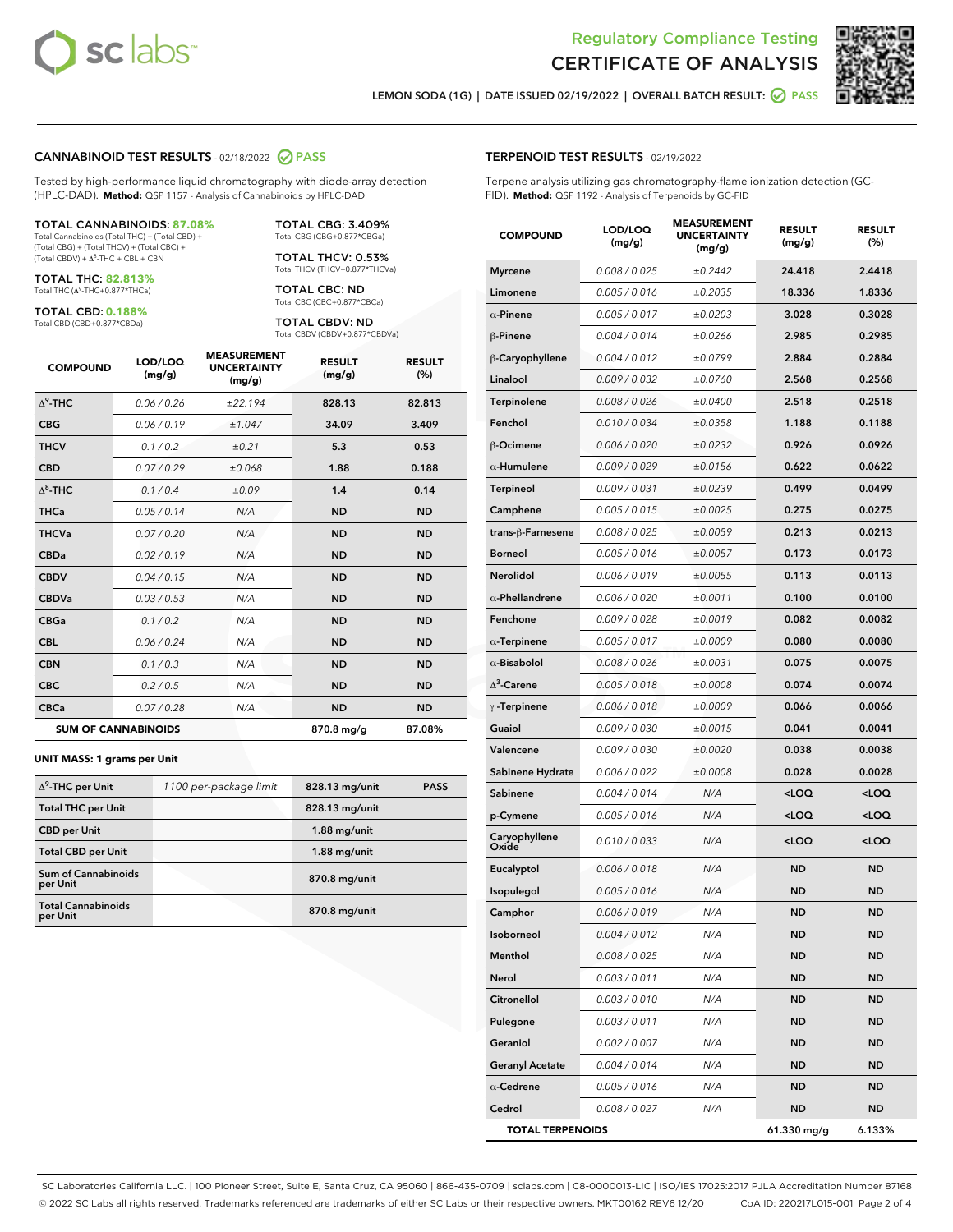



LEMON SODA (1G) | DATE ISSUED 02/19/2022 | OVERALL BATCH RESULT:  $\bigcirc$  PASS

## CATEGORY 1 PESTICIDE TEST RESULTS - 02/19/2022 2 PASS

Pesticide and plant growth regulator analysis utilizing high-performance liquid chromatography-mass spectrometry (HPLC-MS) or gas chromatography-mass spectrometry (GC-MS). \*GC-MS utilized where indicated. **Method:** QSP 1212 - Analysis of Pesticides and Mycotoxins by LC-MS or QSP 1213 - Analysis of Pesticides by GC-MS

| <b>COMPOUND</b>             | LOD/LOQ<br>$(\mu g/g)$ | <b>ACTION</b><br><b>LIMIT</b><br>$(\mu g/g)$ | <b>MEASUREMENT</b><br><b>UNCERTAINTY</b><br>$(\mu g/g)$ | <b>RESULT</b><br>$(\mu g/g)$ | <b>RESULT</b> |
|-----------------------------|------------------------|----------------------------------------------|---------------------------------------------------------|------------------------------|---------------|
| Aldicarb                    | 0.03 / 0.08            | $\ge$ LOD                                    | N/A                                                     | <b>ND</b>                    | <b>PASS</b>   |
| Carbofuran                  | 0.02 / 0.05            | $\ge$ LOD                                    | N/A                                                     | <b>ND</b>                    | <b>PASS</b>   |
| Chlordane*                  | 0.03 / 0.08            | $\ge$ LOD                                    | N/A                                                     | <b>ND</b>                    | <b>PASS</b>   |
| Chlorfenapyr*               | 0.03/0.10              | $\ge$ LOD                                    | N/A                                                     | <b>ND</b>                    | <b>PASS</b>   |
| Chlorpyrifos                | 0.02/0.06              | $\ge$ LOD                                    | N/A                                                     | <b>ND</b>                    | <b>PASS</b>   |
| Coumaphos                   | 0.02 / 0.07            | $\geq$ LOD                                   | N/A                                                     | <b>ND</b>                    | <b>PASS</b>   |
| Daminozide                  | 0.02 / 0.07            | $>$ LOD                                      | N/A                                                     | <b>ND</b>                    | <b>PASS</b>   |
| <b>Dichlorvos</b><br>(DDVP) | 0.03/0.09              | $\ge$ LOD                                    | N/A                                                     | <b>ND</b>                    | <b>PASS</b>   |
| Dimethoate                  | 0.03/0.08              | $>$ LOD                                      | N/A                                                     | <b>ND</b>                    | <b>PASS</b>   |
| Ethoprophos                 | 0.03/0.10              | $\ge$ LOD                                    | N/A                                                     | <b>ND</b>                    | <b>PASS</b>   |
| Etofenprox                  | 0.02 / 0.06            | $\geq$ LOD                                   | N/A                                                     | <b>ND</b>                    | <b>PASS</b>   |
| Fenoxycarb                  | 0.03/0.08              | $>$ LOD                                      | N/A                                                     | <b>ND</b>                    | <b>PASS</b>   |
| Fipronil                    | 0.03 / 0.08            | $\ge$ LOD                                    | N/A                                                     | <b>ND</b>                    | <b>PASS</b>   |
| Imazalil                    | 0.02 / 0.06            | $>$ LOD                                      | N/A                                                     | <b>ND</b>                    | <b>PASS</b>   |
| <b>Methiocarb</b>           | 0.02 / 0.07            | $\ge$ LOD                                    | N/A                                                     | <b>ND</b>                    | <b>PASS</b>   |
| Parathion-methyl            | 0.03/0.10              | $\geq$ LOD                                   | N/A                                                     | <b>ND</b>                    | <b>PASS</b>   |
| <b>Mevinphos</b>            | 0.03/0.09              | $\ge$ LOD                                    | N/A                                                     | <b>ND</b>                    | <b>PASS</b>   |
| Paclobutrazol               | 0.02 / 0.05            | $\ge$ LOD                                    | N/A                                                     | <b>ND</b>                    | <b>PASS</b>   |
| Propoxur                    | 0.03/0.09              | $\ge$ LOD                                    | N/A                                                     | <b>ND</b>                    | <b>PASS</b>   |
| Spiroxamine                 | 0.03 / 0.08            | $\ge$ LOD                                    | N/A                                                     | <b>ND</b>                    | <b>PASS</b>   |
| Thiacloprid                 | 0.03/0.10              | $>$ LOD                                      | N/A                                                     | <b>ND</b>                    | <b>PASS</b>   |

## CATEGORY 2 PESTICIDE TEST RESULTS - 02/19/2022 @ PASS

| <b>COMPOUND</b>          | LOD/LOQ<br>$(\mu g/g)$ | <b>ACTION</b><br><b>LIMIT</b><br>$(\mu g/g)$ | <b>MEASUREMENT</b><br><b>UNCERTAINTY</b><br>$(\mu g/g)$ | <b>RESULT</b><br>$(\mu g/g)$ | <b>RESULT</b> |
|--------------------------|------------------------|----------------------------------------------|---------------------------------------------------------|------------------------------|---------------|
| Abamectin                | 0.03/0.10              | 0.1                                          | N/A                                                     | <b>ND</b>                    | <b>PASS</b>   |
| Acephate                 | 0.02/0.07              | 0.1                                          | N/A                                                     | <b>ND</b>                    | <b>PASS</b>   |
| Acequinocyl              | 0.02/0.07              | 0.1                                          | N/A                                                     | <b>ND</b>                    | <b>PASS</b>   |
| Acetamiprid              | 0.02/0.05              | 0.1                                          | N/A                                                     | <b>ND</b>                    | <b>PASS</b>   |
| Azoxystrobin             | 0.02 / 0.07            | 0.1                                          | N/A                                                     | <b>ND</b>                    | <b>PASS</b>   |
| <b>Bifenazate</b>        | 0.01/0.04              | 0.1                                          | N/A                                                     | <b>ND</b>                    | <b>PASS</b>   |
| <b>Bifenthrin</b>        | 0.02 / 0.05            | 3                                            | N/A                                                     | <b>ND</b>                    | <b>PASS</b>   |
| <b>Boscalid</b>          | 0.03/0.09              | 0.1                                          | N/A                                                     | <b>ND</b>                    | <b>PASS</b>   |
| Captan                   | 0.19/0.57              | 0.7                                          | N/A                                                     | <b>ND</b>                    | <b>PASS</b>   |
| Carbaryl                 | 0.02/0.06              | 0.5                                          | N/A                                                     | <b>ND</b>                    | <b>PASS</b>   |
| Chlorantranilip-<br>role | 0.04/0.12              | 10                                           | N/A                                                     | <b>ND</b>                    | <b>PASS</b>   |
| Clofentezine             | 0.03/0.09              | 0.1                                          | N/A                                                     | <b>ND</b>                    | <b>PASS</b>   |

| <b>COMPOUND</b>               | LOD/LOQ<br>(µg/g) | <b>ACTION</b><br><b>LIMIT</b><br>$(\mu g/g)$ | <b>MEASUREMENT</b><br><b>UNCERTAINTY</b><br>$(\mu g/g)$ | <b>RESULT</b><br>(µg/g) | <b>RESULT</b> |
|-------------------------------|-------------------|----------------------------------------------|---------------------------------------------------------|-------------------------|---------------|
| Cyfluthrin                    | 0.12 / 0.38       | 2                                            | N/A                                                     | <b>ND</b>               | <b>PASS</b>   |
| Cypermethrin                  | 0.11 / 0.32       | 1                                            | N/A                                                     | <b>ND</b>               | <b>PASS</b>   |
| Diazinon                      | 0.02 / 0.05       | 0.1                                          | N/A                                                     | <b>ND</b>               | <b>PASS</b>   |
| Dimethomorph                  | 0.03 / 0.09       | 2                                            | N/A                                                     | <b>ND</b>               | <b>PASS</b>   |
| Etoxazole                     | 0.02 / 0.06       | 0.1                                          | N/A                                                     | <b>ND</b>               | <b>PASS</b>   |
| Fenhexamid                    | 0.03 / 0.09       | 0.1                                          | N/A                                                     | <b>ND</b>               | <b>PASS</b>   |
| Fenpyroximate                 | 0.02 / 0.06       | 0.1                                          | N/A                                                     | <b>ND</b>               | <b>PASS</b>   |
| Flonicamid                    | 0.03 / 0.10       | 0.1                                          | N/A                                                     | <b>ND</b>               | <b>PASS</b>   |
| Fludioxonil                   | 0.03 / 0.10       | 0.1                                          | N/A                                                     | <b>ND</b>               | <b>PASS</b>   |
| Hexythiazox                   | 0.02 / 0.07       | 0.1                                          | N/A                                                     | <b>ND</b>               | <b>PASS</b>   |
| Imidacloprid                  | 0.04 / 0.11       | 5                                            | N/A                                                     | <b>ND</b>               | <b>PASS</b>   |
| Kresoxim-methyl               | 0.02 / 0.07       | 0.1                                          | N/A                                                     | <b>ND</b>               | <b>PASS</b>   |
| <b>Malathion</b>              | 0.03 / 0.09       | 0.5                                          | N/A                                                     | <b>ND</b>               | <b>PASS</b>   |
| Metalaxyl                     | 0.02 / 0.07       | $\overline{\mathcal{L}}$                     | N/A                                                     | <b>ND</b>               | <b>PASS</b>   |
| Methomyl                      | 0.03 / 0.10       | $\mathbf{1}$                                 | N/A                                                     | <b>ND</b>               | <b>PASS</b>   |
| Myclobutanil                  | 0.03 / 0.09       | 0.1                                          | N/A                                                     | <b>ND</b>               | <b>PASS</b>   |
| Naled                         | 0.02 / 0.07       | 0.1                                          | N/A                                                     | <b>ND</b>               | <b>PASS</b>   |
| Oxamyl                        | 0.04 / 0.11       | 0.5                                          | N/A                                                     | <b>ND</b>               | <b>PASS</b>   |
| Pentachloronitro-<br>benzene* | 0.03 / 0.09       | 0.1                                          | N/A                                                     | <b>ND</b>               | <b>PASS</b>   |
| Permethrin                    | 0.04 / 0.12       | 0.5                                          | N/A                                                     | <b>ND</b>               | <b>PASS</b>   |
| Phosmet                       | 0.03 / 0.10       | 0.1                                          | N/A                                                     | <b>ND</b>               | <b>PASS</b>   |
| Piperonyl<br><b>Butoxide</b>  | 0.02 / 0.07       | 3                                            | N/A                                                     | <b>ND</b>               | <b>PASS</b>   |
| Prallethrin                   | 0.03 / 0.08       | 0.1                                          | N/A                                                     | <b>ND</b>               | <b>PASS</b>   |
| Propiconazole                 | 0.02 / 0.07       | 0.1                                          | N/A                                                     | <b>ND</b>               | <b>PASS</b>   |
| Pyrethrins                    | 0.04 / 0.12       | 0.5                                          | N/A                                                     | <b>ND</b>               | <b>PASS</b>   |
| Pyridaben                     | 0.02 / 0.07       | 0.1                                          | N/A                                                     | <b>ND</b>               | <b>PASS</b>   |
| Spinetoram                    | 0.02 / 0.07       | 0.1                                          | N/A                                                     | <b>ND</b>               | <b>PASS</b>   |
| Spinosad                      | 0.02 / 0.07       | 0.1                                          | N/A                                                     | <b>ND</b>               | <b>PASS</b>   |
| Spiromesifen                  | 0.02 / 0.05       | 0.1                                          | N/A                                                     | <b>ND</b>               | <b>PASS</b>   |
| Spirotetramat                 | 0.02 / 0.06       | 0.1                                          | N/A                                                     | ND                      | PASS          |
| Tebuconazole                  | 0.02 / 0.07       | 0.1                                          | N/A                                                     | <b>ND</b>               | <b>PASS</b>   |
| Thiamethoxam                  | 0.03 / 0.10       | 5                                            | N/A                                                     | <b>ND</b>               | <b>PASS</b>   |
| Trifloxystrobin               | 0.03 / 0.08       | 0.1                                          | N/A                                                     | <b>ND</b>               | <b>PASS</b>   |

SC Laboratories California LLC. | 100 Pioneer Street, Suite E, Santa Cruz, CA 95060 | 866-435-0709 | sclabs.com | C8-0000013-LIC | ISO/IES 17025:2017 PJLA Accreditation Number 87168 © 2022 SC Labs all rights reserved. Trademarks referenced are trademarks of either SC Labs or their respective owners. MKT00162 REV6 12/20 CoA ID: 220217L015-001 Page 3 of 4